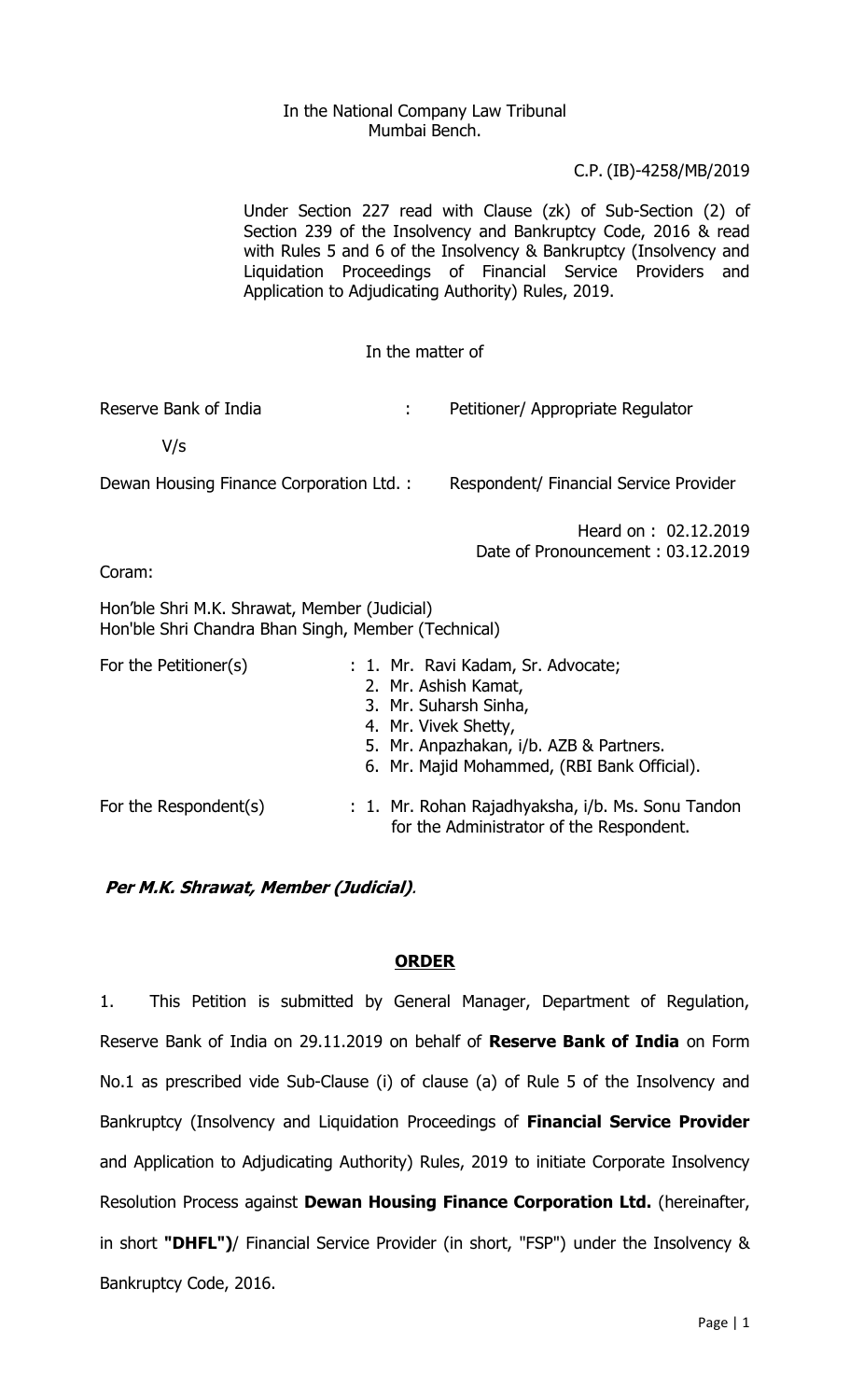2. **PROVISIONS OF INSOVENCY CODE vis-à-vis FINANCIAL SERVICE PORIVIDER RULES :** Before considering the merits of the Petition, this Bench is of the view that since certain new provisions of the Insolvency & Bankruptcy Code are going to be applied , therefore, at the outset, it is requisite to examine the applicability of those newly introduced provisions/ notification under which the Applicant/ Reserve Bank of India is seeking 'Admission' of this Petition under Insolvency & Bankruptcy Code, 2016.

2.1. Under the Insolvency & Bankruptcy Code, 2016 there is a **Section 227** in The Code with the caption **'Power of Central Government to notify financial service providers, etc.**', reads as under:-

"227. Notwithstanding anything to the contrary examined in this Code or any other law for the time being in force, the Central Government may, if it considers necessary, in consultation with the appropriate financial sector regulators, notify financial service providers or categories of financial service providers for the purpose of their insolvency and liquidation proceedings, which may be conducted under this Code, in such manner as may be prescribed."

2.2. This Section thus prescribe that the Central Government in consultation with the **"Financial Sector Regulator"** can notify **"Financial Service Provider**" or "Categories of Financial Service Providers" for the purpose of their Insolvency proceedings to be conducted under Insolvency Code in the manner prescribed therein.

2.3. Under the Insolvency Code, there is an enabling **Section 239** which enshrines "Power to make Rules" to the Central Government wherein it is specifically inserted **Sub-section (2)(zk)** empowering the Central Government to make Rules in the matter of proceedings prescribed u/s.227 of The Code to formulate the manner of conducting Insolvency & Liquidation Proceedings.

2.4. Exercising the powers as enshrined in the Insolvency Code *supra* the Ministry of Corporate Affairs/ Central Government has issued "Notification" on 15.11.2019 by formulating the Rules called as "Insolvency and Bankruptcy (Insolvency and Liquidation Proceedings of Financial Service Providers and Application to Adjudicating Authority)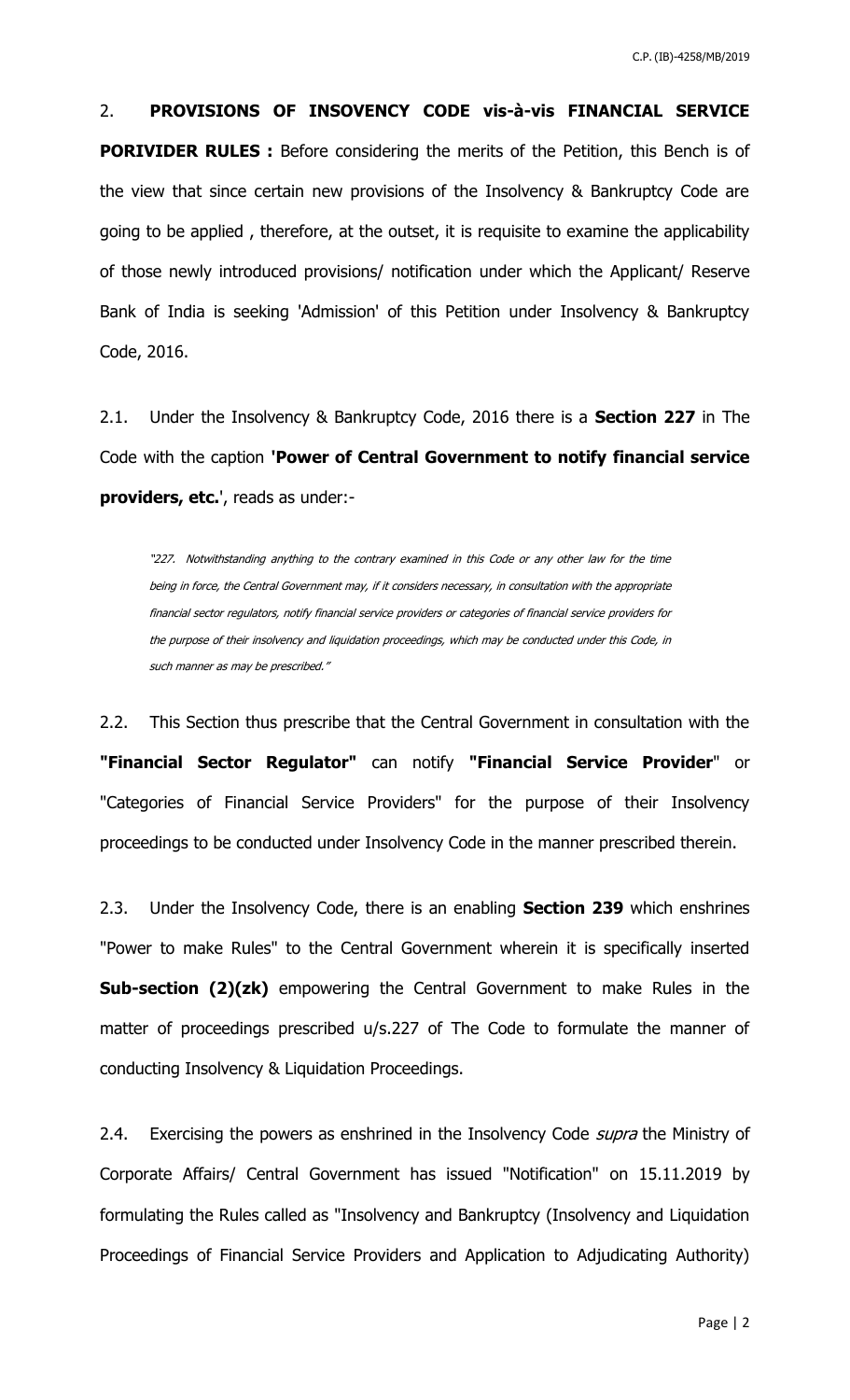C.P. (IB)-4258/MB/2019

Rules, 2019)". These Rules shall apply to such "Financial Service Providers" ( in short FSP) or "Categories of Financial Service Providers" as notified by Central Government u/s. 227 of the Insolvency Code for the purpose of their Insolvency and Liquidation proceedings under these Rules. For the purpose of conducting Insolvency process an **"Administrator"** is to be appointed as defined **U/r 3** means an Individual appointed by the Adjudicating Authority under Rule 5 (a)(iii) to exercise the powers and functions of the Insolvency Professional/ Interim Resolution Professional/ Resolution Professional/ Liquidator in respect of a Financial Service Provider undergoing Insolvency Proceedings as per the I&B Code. To facilitate the Insolvency proceedings an "Advisory Committee" is to be constituted by the "Regulator" in accordance with Rule 5(c) of these Rules. Vide Section 3 of "Definitions", the definition of **"Appropriate Regulator"** means **"Financial Sector Regulator"** as notified by Central Government u/s.227 for a category of "Financial Service Providers".

2.5. Through this Rule there are certain modifications such as wherever the expression "Corporate Debtor" is used in general in this Code, conversely, for the purpose of application of these Rules it shall mean "Financial Service Provider" and wherever the expression "Insolvency Professional", "Interim Resolution Professional" "Resolution Professional" or "Liquidator" occur, now for the application of this Rule, shall mean "Administrator".

2.6. Under this newly introduced Rules 2019 the process of Insolvency is prescribed as per Rule 5 *supra* reads as under:-

"5. **Corporate Insolvency Resolution Process of financial service providers**.—The provisions of the Code relating to the Corporate Insolvency Resolution Process of the corporate debtor shall, mutatis mutandis apply, to the insolvency resolution process of a financial service provider subject to the following modifications, namely:--

(a) **Initiation of Corporate Insolvency Resolution Process .-**

(i) no corporate insolvency resolution process shall be initiated against a financial service provider which has committed a default under section 4, 3except upon an application made by the appropriate regulator in accordance with rule 6;

(ii) the application under sub-clause (i) shall be dealt with in the same manner as an application by a financial creditor under section 7, subject to clause (iii); and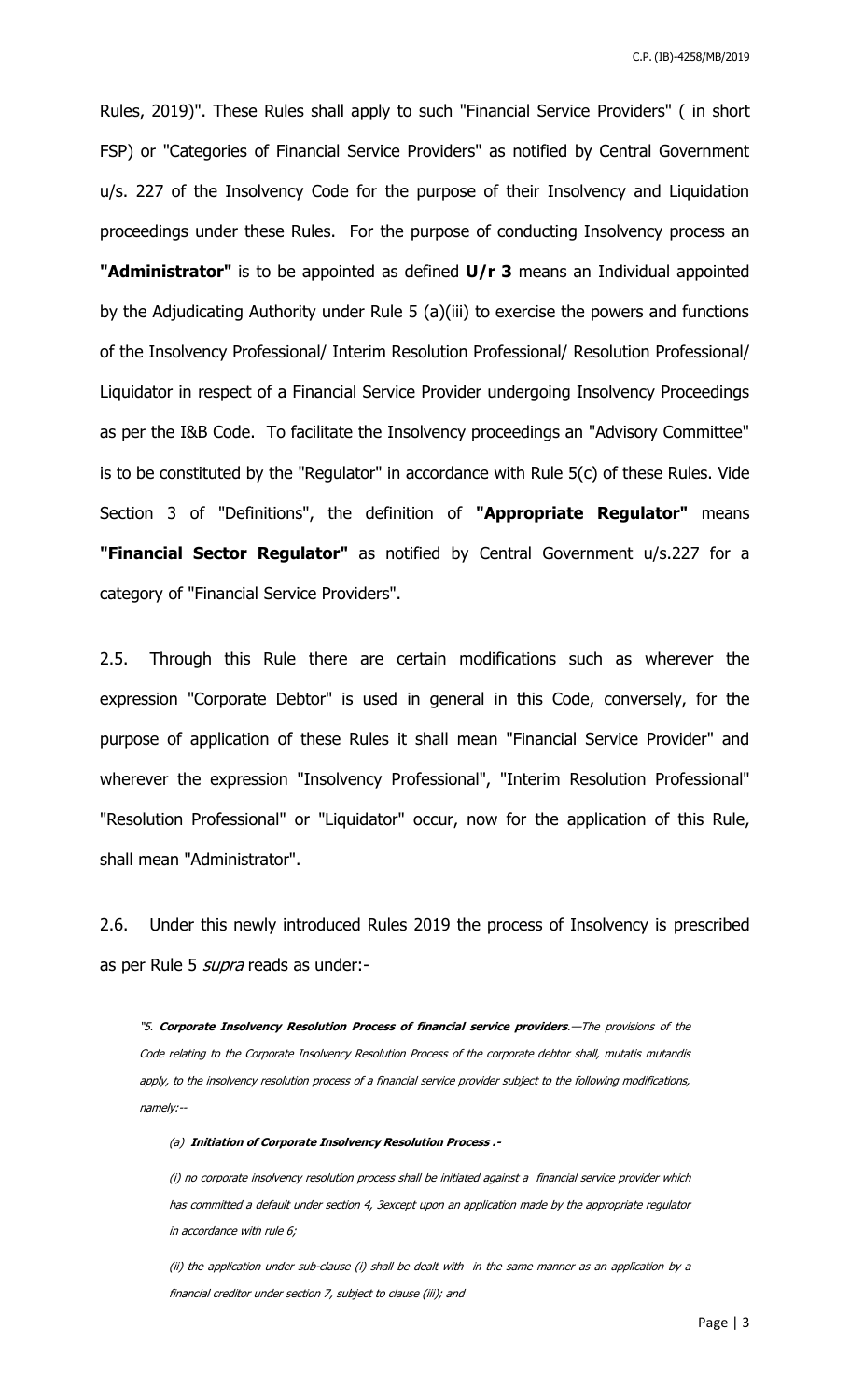(iii) on the admission of the application, the Adjudicating Authority shall appoint the individual proposed by the appropriate regulator in the application filed under sub-clause (i) of clause (a) of rule 5, as the Administrator.

**(b)** Moratorium**. –** Save as provided in section 14.-

(i) an interim moratorium shall commence on and from the date of filing of the application under clause (a) till its admission or rejection; and

(ii) the license and registration which authorizes the financial service provider to engage in the business of providing financial services shall not be suspended or cancelled during the interim-moratorium and the corporate insolvency resolution process.

Explanation.- For the purposes of this clause, "interim moratorium" shall have the effect of the provisions of sub-sections (1), (2) and (3) of section 14.

#### (c) **Advisory Committee.-**

(i) the appropriate regulator may, where deemed necessary, constitute an Advisory Committee, within 45 days of the insolvency commencement date, to advise the Administrator in the operations of the financial service provider during the corporate insolvency resolution process;

(ii) the Advisory Committee shall consist of three or more Members, who shall be persons of ability, integrity and standing, and who have expertise or experience in finance, economics, accountancy, law, public policy or any other profession in the area of financial services or risk management, administration, supervision or resolution of a financial service provider;

(iii) the terms and conditions of the Members of the Advisory Committee and the manner of conducting meetings and observance of rules of procedure shall be such as may be determined by the appropriate regulator;

(iv) the compensation paid to the Members of the Advisory Committee shall be part of the insolvency resolution process costs;

(v) the Administrator shall chair the meetings of the Advisory Committee.

#### **(d) Resolution plan**

(i) the resolution plan shall include a statement explaining how the resolution applicant satisfies or intends to satisfy the requirements of engaging in the business of the financial service provider, as per laws for the time being in force;

(ii) upon approval of the resolution plan by the committee of creditors under sub-section (4) of section 30, the Administrator shall seek 'no objection' of the appropriate regulator to the effect that it has no objection to the persons, who would be in control or management of the financial service provider after approval of the resolution plan under section 31;

(iii) the appropriate regulator shall without prejudice to the provisions contained in section 29A, issue 'no objection' on the basis of the 'fit and proper' criteria applicable to the business of the financial service provider;

(iv) where an appropriate regulator does not refuse 'no objection' on an application made under clause (ii) within forty-five working days of receipt of such application, it shall be deemed that 'no objection' has been granted."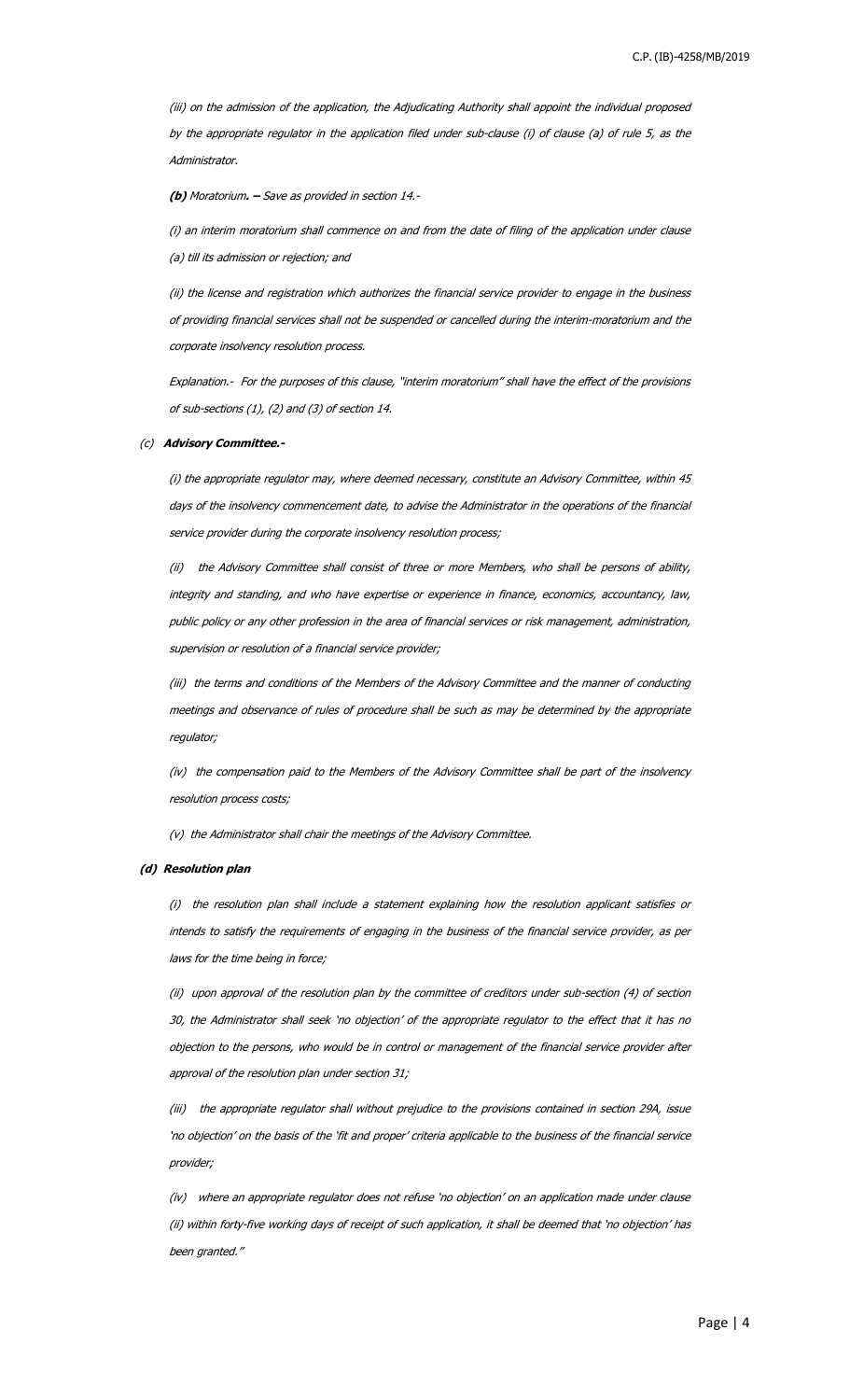C.P. (IB)-4258/MB/2019

2.7. As far as the appointment of "Insolvency Professional" is concerned, under this Rule supra it is provided under **Rule 9** that for the purpose of these Rules, only an **"Administrator"** proposed by the appropriate Regulator and appointed as such by the Adjudicating Authority **shall act as an Insolvency Professional**, etc. as the case may be. The "Administrator" so appointed shall have the same duties, functions, obligations, responsibilities, rights, and powers of an Insolvency Professional, etc. while acting in an Insolvency Resolution of a "Financial Service Provider". A replacement of the "Administrator" is possible on an Application made by the "Appropriate Regulator" before the Adjudicating Authority.

2.8. These Rules have also laid down the procedure for submission of requisite Form-I to be accompanied by a fee of Rs.25,000/- having enclosed a written consent and declaration of "Administrator" on Form-2, format is annexed. The Application is to be filed in electronic form as and when such facility is made available by the Adjudicating Authority, however, till such facility is made available, the Applicant may submit the documents in a legible portable format in a data storage device such as Compact Disc or a USB Flash Drive acceptable to the Adjudicating Authority.

3. Most importantly, our attention is drawn on a **Notification dated 18.11.2019** which was issued in exercise of the powers conferred u/s.227 of The Code in consultation with RBI, reproduced below for ready reference.

#### "**MINISTRY OF CORPORATE AFFAIRS NOTIFICATION**

New Delhi, the 18<sup>th</sup> November, 2019

**SO. 4139(E).—**In exercise of the powers conferred by section 227 of the Insolvency and Bankruptcy Code, 2016 31 OF 2016), the Central Government in consultation with the Reserve Bank of India hereby notifies as under:

The insolvency resolution and liquidation proceedings of the following categories of financial service providers shall be undertaken in accordance with the provisions of the Insolvency and Bankruptcy Code 2016 read with the Insolvency and Bankruptcy (Insolvency and Liquidation Proceedings of Financial Service Providers and Application to Adjudicating Authority) Rules, 2019 (in this notification referred to as the 'Rules') and the applicable Regulations:

| SI. No. | Service<br>Financial<br>Category<br>οf<br>Provider                                                                                                              | Appropriate Regulator<br>[clause (a) of sub-rule<br>$(1)$ of rule 3 of the | with<br>Dealing<br>third-party<br>assets (rule 10 |
|---------|-----------------------------------------------------------------------------------------------------------------------------------------------------------------|----------------------------------------------------------------------------|---------------------------------------------------|
|         | (rule 2 of the Rules)                                                                                                                                           | Rules)                                                                     | of the Rules)                                     |
| ′1)     |                                                                                                                                                                 |                                                                            | (5)                                               |
|         | Non-banking finance companies<br>(which include housing finance<br>companies) with asset size of Rs.500<br>crore or more, as per last audited<br>balance sheet. | Reserve Bank of India                                                      | To be notified<br>separately                      |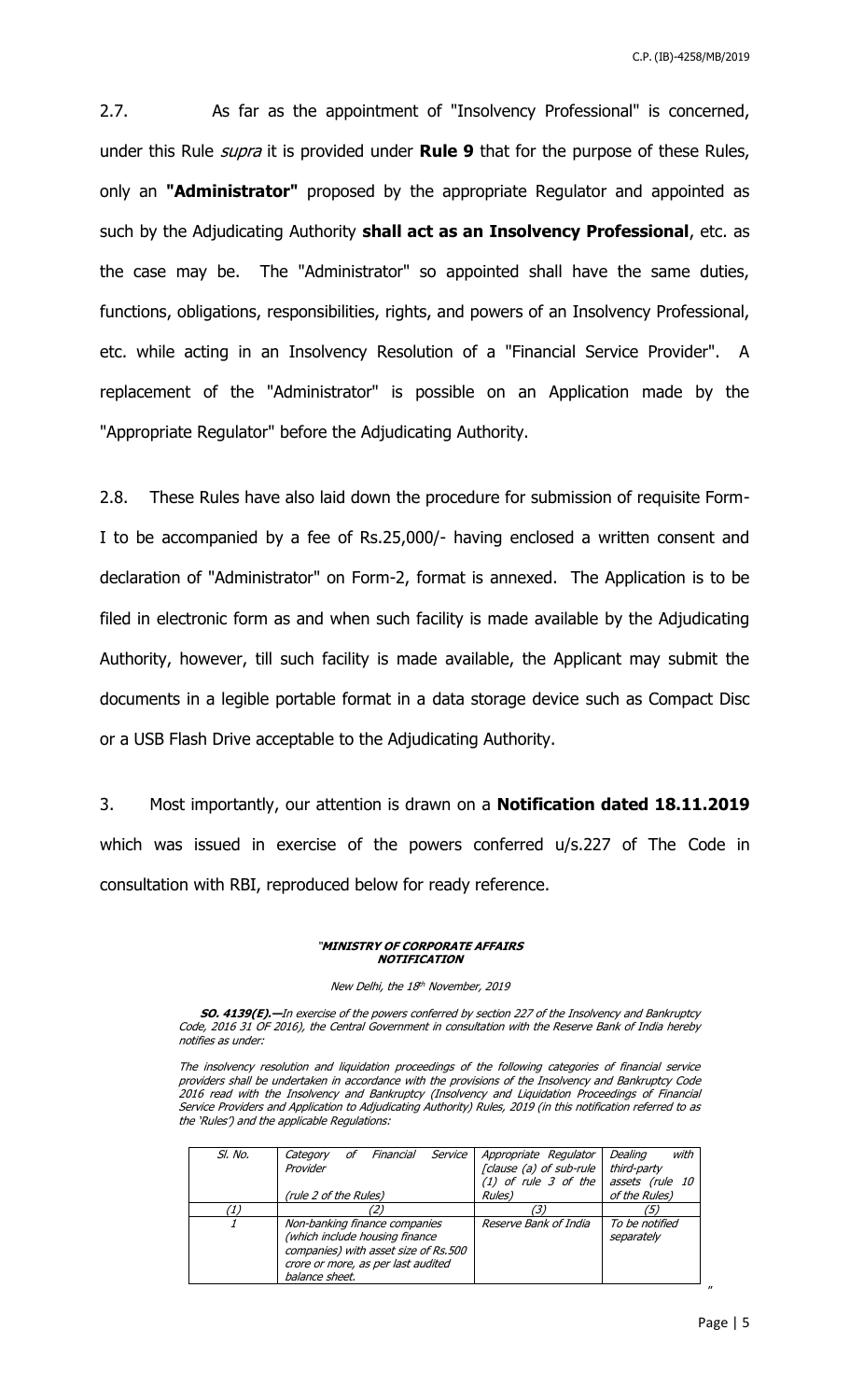C.P. (IB)-4258/MB/2019

3.1. Thus vide this Notification "Non-Banking Finance Companies" including "Housing Finance Companies" with asset size of 500 Crores or more, the proceedings shall be undertaken in accordance with the provisions of I&B Code 2016 to be read along with these Rules by the appropriate Regulator through Administrator and in this case Reserve Bank of India is designated.

4. **FACTS & MERITS OF THE PETITION** : About the merits of the case, the impugned Application, now sub judice before us, is submitted by the Reserve Bank of India ( **RBI)**, set up under the Reserve Bank of India Act 1934, in the capacity of **"Appropriate Regulator"** through General Manager, Department of Regulation, Reserve Bank of India, Mumbai, duly authorized under Gazette Notification dated 11.08.2012 to submit the Application on behalf of RBI, against "Dewan Housing Finance Corporation Limited", the "Financial Service Provider". As per Part-III of Form-I 'Name of the 'Administrator' proposed is Mr. R. Subramaniakumar, Thiruvanmiyur, Chennai-600 041, Tamil Nadu.

4.1. About the 'Particulars of Default', RBI understands that DHFL has committed default of significant amount in relation to Financial Debt availed from various Financial Creditors, in particular, State Bank of India. As per Part-IV of Form-I, the 'Particulars of Debt' as intimated by SBI are listed as follows:-

a. Intimation from SBI dated November 28, 2019 confirming that the amount claimed to be in default in relation to the external commercial borrowing facility advanced by SBI, Singapore Branch to DHFL is USD 21,60,000 (Twenty One Lakhs Sixty Thousand US Dollars Only) (approximately INR 15,41,43,432 (Rupees Fifteen Crores Forty One Lakhs Forty Three Thousand Four Hundred and Thirty Two Only) at the USD / INR reference rate of 1 USD / 71.3627 INR on November 27, 2019 published on the website of the RBI) being the interest portion in relation to a facility of USD 11,00,00,000 (Eleven Crores US Dollars Only) (approximately INR 784,98,97,000 (Rupees Seven Hundred Eighty Four Crores Ninety Eight Lakhs Ninety Seven Thousand Only) at USD / INR reference rate of 1 USD / 71.3627 INR on November 27, 2019 published on the website of the RBI) advanced to DHFL and the date(s) on which the default occurred is November 7, 2019; and

"

b. Supporting documentation from SBI in this regard."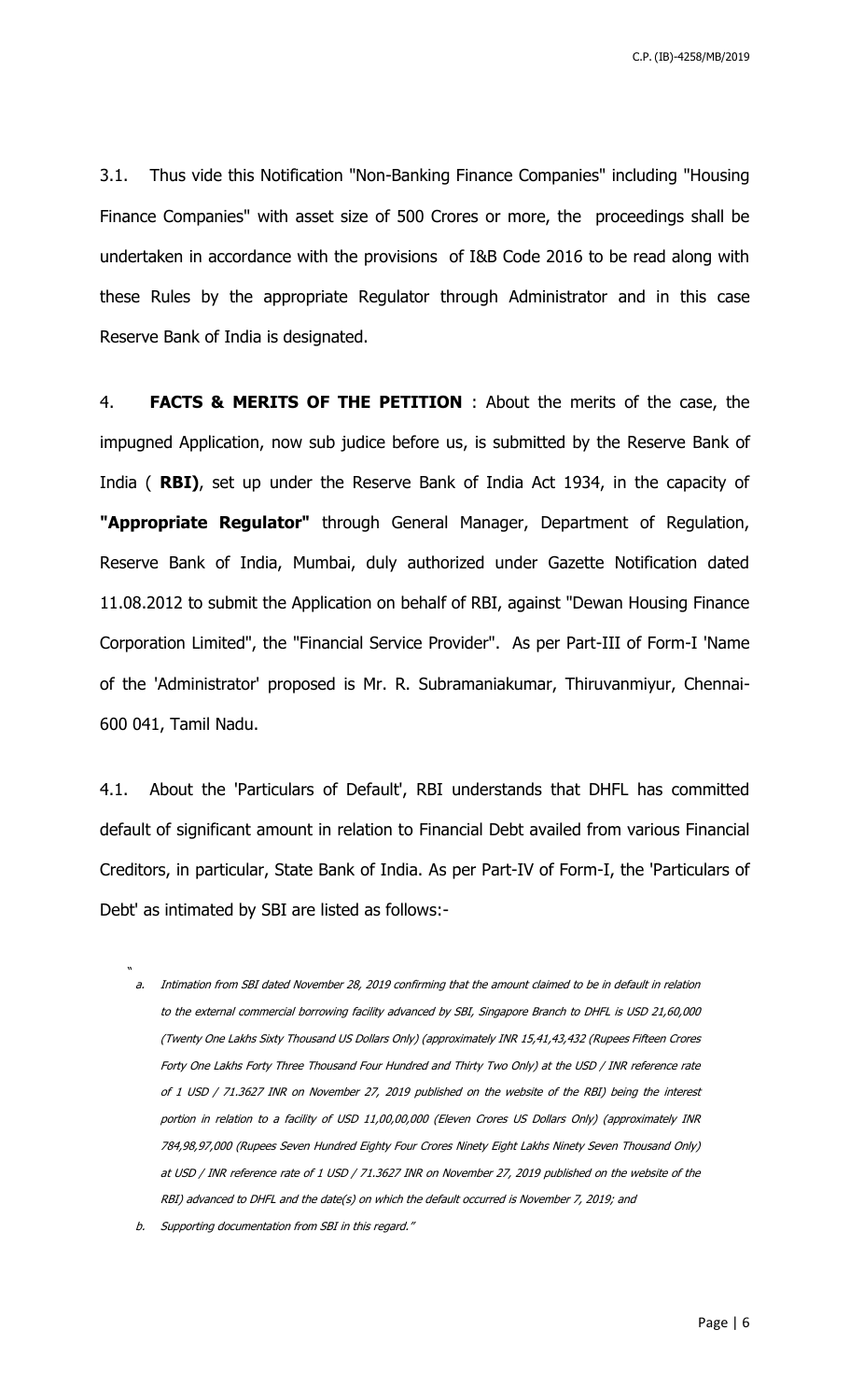4.2. The Central Government in consultation with RBI had notified "NBFC" and "Housing Finance Companies" in the category of "FSP" on 18.02.2019 (reproduced supra) and thereafter on 22.11.2019 RBI issued Notification confirming that on 20.11.2019 in exercise of its powers u/s.45 IE 5(a) of the RBI Act 1934, **the RBI superseded the board of directors of DHFL and appointed "Administrator"** Mr. R. Subramaniakumar, vide Press Release 2019-2020/1230 dated 20.11.2019 reproduced below:-

## "**Supersession of the Board of Directors and Appointment of Administrator – Dewan Housing Finance Corporation Limited**

In Exercise of the posers conferred under Section 45-IE (1) of the Reserve Bank of India Act, 10934, the Reserve Bank has today superseded the Board of Directors of Dewan Housing Finance Corporation Limited (DHFL) owing to governance concerns and defaults by DHFL in meeting various payment obligations. Shri R. Subramaniakumar, ex-MD and CEO of Indian Overseas Bank has been appointed as the Administrator under Section 45-IE (2) of the Act. The Reserve Bank also intends to shortly initiate the process of resolution of the company under the Insolvency and Bankruptcy (Insolvency and Liquidation Proceedings of Financial Service Providers and Application to Adjudicating Authority) Rules, 2019 and would also apply to the NCLT for appointing the Administrator as the Insolvency Resolution Professional.

 $S$ d/- $S$ d/- $S$ d/- $S$ d/- $S$ d/- $S$ d/- $S$ d/- $S$ d/- $S$ d/- $S$ d/- $S$ d/- $S$ d/- $S$ d/- $S$ d/- $S$ d/- $S$ d/- $S$ d/- $S$ d/- $S$ d/- $S$ d/- $S$ d/- $S$ d/- $S$ d/- $S$ d/- $S$ d/- $S$ d/- $S$ d/- $S$ d/- $S$ d/- $S$ d/- $S$ d/- $S$ d/- $S$ d/- $S$ d/- $S$ d/- $S$ d/- $S$ d/ Chief General Manager"

4.3. Further, a Three Member "Advisory Committee" has also been constituted vide Press Release 2019-2020/1246 dated 02.11.2019 to assist the "Administrator", as under:-

### "**Reserve Bank of India appoints an Advisory Committee to Advise the Administrator of Dewan Housing Finance Corporation Ltd.**

It may be recalled that the Reserve Bank of India, on November 20, 2019, had superseded the board of directors of Dewan Housing Finance Corporation Ltd. (DHFL) and appointed Shri R Subramaniakumar as the Administrator. The Reserve Bank, in exercise of powers conferred under section 45 IE 5(a) of the RBI Act 1934, has today constituted a three-member Advisory Committee to assist the Administrator of DHFL in discharge of his duties. The members of the Advisory Committee are as follows:

1. Dr Rajiv Lall, Non-Executive Chairman, IDFC First Bank Ltd

- 2. Shri N.S. Kannan, Managing Director and CEO, ICICI Prudential Life Insurance Co. Ltd
- 3. Shri NS Venkatesh, Chief Executive, Association of Mutual Funds in India.

It may also be mentioned that the Insolvency and Bankruptcy (Insolvency and Liquidation Proceedings of Financial Service Providers and Application to Adjudicating Authority) Rules, 2019 provide for the concerned financial sector regulator appointing a Committee of Advisors to advise the Administrator in the operations of the financial service provider during the corporate insolvency resolution process."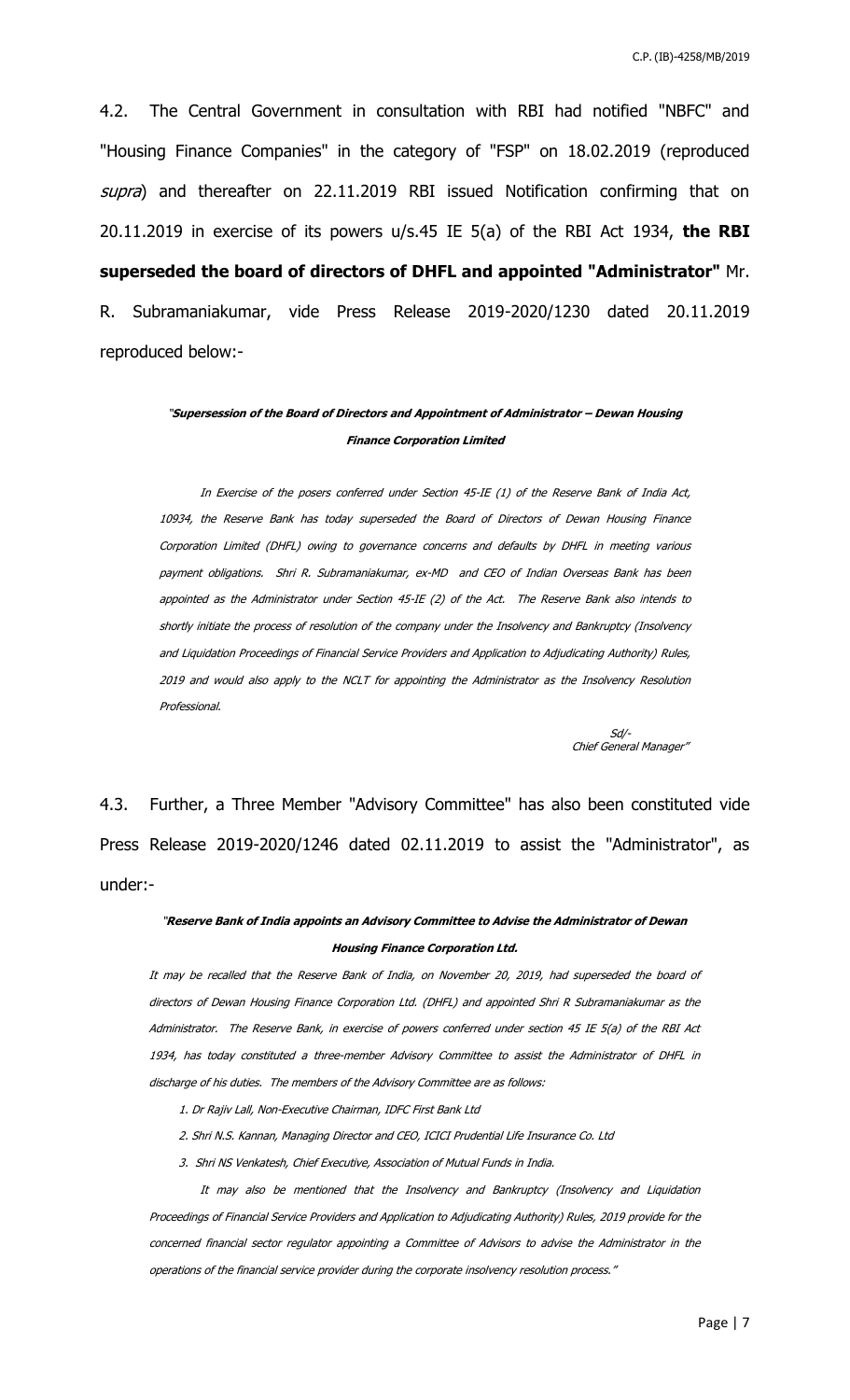4.4. For "Admission" of an Application u/s.7 of The Insolvency Code, now to be read along with Section 227, it is required to establish "Debt" as defined u/s. 3(11) of The Code as well as it is mandatory to establish "Default" as defined u/s. 3(12) of The Code. To fulfill this condition State Bank of India had issued an intimation dated 28.11.2019 to Chief General Manager, Department of Regulation (NBFC), Reserve Bank of India with the information of "Debt" owed to SBI from DHFL with sufficient basis to prove the existence of "Default" to initiate Corporate Insolvency Resolution Process against DHFL. In the said intimation it was communicated that SBI as a Financial Creditor had granted several facilities under various Loan Agreements. The details of "Debt" and "Default" had also been explained in the said communiqué, for ready reference, reproduced below:-

| $\mathcal{I}$ .  | Amount of debt granted and<br>date(s)<br>οf                                                                                | USD 240.00 million                                                                                                                                                                                     |  |
|------------------|----------------------------------------------------------------------------------------------------------------------------|--------------------------------------------------------------------------------------------------------------------------------------------------------------------------------------------------------|--|
|                  | disbursement                                                                                                               | (Tranche I – USD 110 mio, Tranche II – USD<br>130 mio)                                                                                                                                                 |  |
|                  |                                                                                                                            | Both disbursed on 27-07-2018                                                                                                                                                                           |  |
|                  |                                                                                                                            | The above amount excludes facilities extended<br>in INR by other branches of State Bank of<br>India located in India and other ECB facilities<br>sanctioned by subsidiaries of State Bank of<br>India. |  |
| $\overline{2}$ . | Amount claimed to be in default and the date(s)<br>on which the default occurred                                           | USD 2.16 mio (Interest Portion in relation to<br>USD 110 mlo facility)<br>07.11.2019                                                                                                                   |  |
|                  |                                                                                                                            | [Tranche II is not in default as on date]                                                                                                                                                              |  |
| $\mathcal{Z}$    | The latest and complete copy of the financial<br>contract reflecting all amendments and waivers to<br>date (copy attached) | 11-05-2018 (Date of Term Sheet)<br>17-07-2018 (Date of Facility Agreement)                                                                                                                             |  |
| $\overline{4}$   | A record of default as available with any credit<br><i>information company</i>                                             | As per CRILC Report as on 28.11.2019                                                                                                                                                                   |  |
| 5.               | Copies of entries in a bankers' book in accordance<br>with the Bankers' Books Evidence Act, 1891                           | Accounts statements attached.                                                                                                                                                                          |  |
| 6.               | List of any documents, correspondence, letters,<br>notices or other communication in order to prove                        | 11-05-2018 (Date of Term Sheet)                                                                                                                                                                        |  |
|                  | the existence of financial debt, the amounts due<br>and date(s) of default                                                 | 17-07-2018 (Date of Facility Agreement)                                                                                                                                                                |  |
|                  |                                                                                                                            | 03-05-2019 (Interest Demand Notice)                                                                                                                                                                    |  |
|                  |                                                                                                                            | 08-11-2019 (Email advising non-receipt of<br>Interest due on 07-11-2019)                                                                                                                               |  |

4.5. Along with this Application the Applicant has enclosed several evidences to establish the Loans were granted time to time such as 'External Commercial Borrowings' ("ECB") in two tranches aggregating USD 240 Mio. It is interesting to note that the purpose intimated in the impugned "Terms and Conditions" was that for **re-financing of existing ECB,** the proceeds of which were utilized for low cost housing units as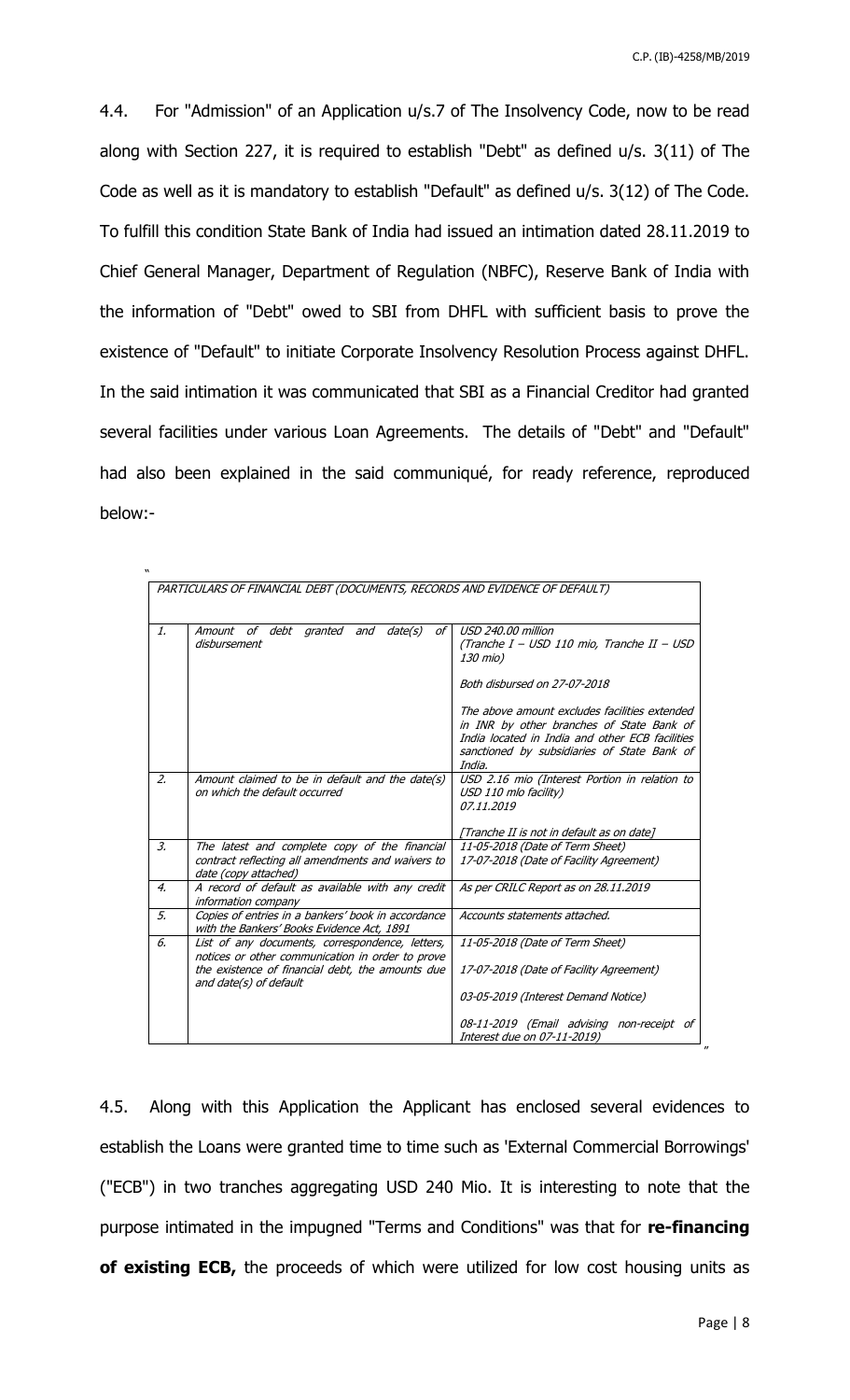permitted by RBI. Also annexed a 'Facility Agreement' in respect of USD 110,000,000 signed between DHFL as "Borrower" on one hand and State Bank of India, Singapore Branch (Arranger with State Bank of India, Singapore Branch acting as "Agent") on the other hand.

4.6. Our attention has also been drawn on a long list of "Secured Loan" outstanding as on 31.03.2018 from several Banks, as many as about 25 in number, for sanctioned amount of Rs.6,144,344.48 (in Lakhs) and outstanding amount of Rs.3,920,074.00 (in Lakhs). One more list of **"Unsecured Loan**" outstanding as on 31.03.2018 is as under:-

"Statement of Unsecured Loan Outstanding as on 31 March 2018

|                         |                        | (₹ in Lacs)               |
|-------------------------|------------------------|---------------------------|
| Bank/Institution        | <b>Sanction Amount</b> | <b>Outstanding Amount</b> |
| <b>Public Deposit</b>   | 1,024,311.00           | 1,024,311.00              |
| Others - CD             | 9,638.00               | 9,638.00                  |
| Subordinate Debts       | 1,33,180.00            | <i>133,180.00</i>         |
| <b>Commercial Paper</b> | <i>605,000.00</i>      | <i>605,000.00</i>         |
| Perpetual Debts         | 116,070.00             | <i>116,070.00</i>         |
| Total (F)               | 1,888,199.00           | 1,888,199.00              |

4.7. This Petition also contains a Credit Information Report of all the borrowers having aggregate of fund based and non-fund based exposure submitted by Central Repository of Information on Large Credits (CRILC), along with Bankers' Books Evidence i.e. Customer Account Ledger Report; all demonstrating the evidence of huge Debt and Default of non-payment.

5. Learned Sr. Advocate Mr. Ravi Kadam has also drawn our attention on trail of emails, placed as an evidence, to demonstrate that the 'default' has duly been accepted by DHFL. In one of the emails dated 2<sup>nd</sup> December 2019, with a reference to a previous email wherein it was demanded to confirm the default amount and in response a Statement was attached giving exact amount of default i.e. 2.158090 Mn US\$. It is therefore pleaded that this is a fit case which deserves 'Admission' because the existence of 'Debt' and 'Default' has duly been proved so that the Insolvency Proceedings in terms of Rule 6 of Financial Service Providers Rule to be read with Section 227 of IBC can be commenced.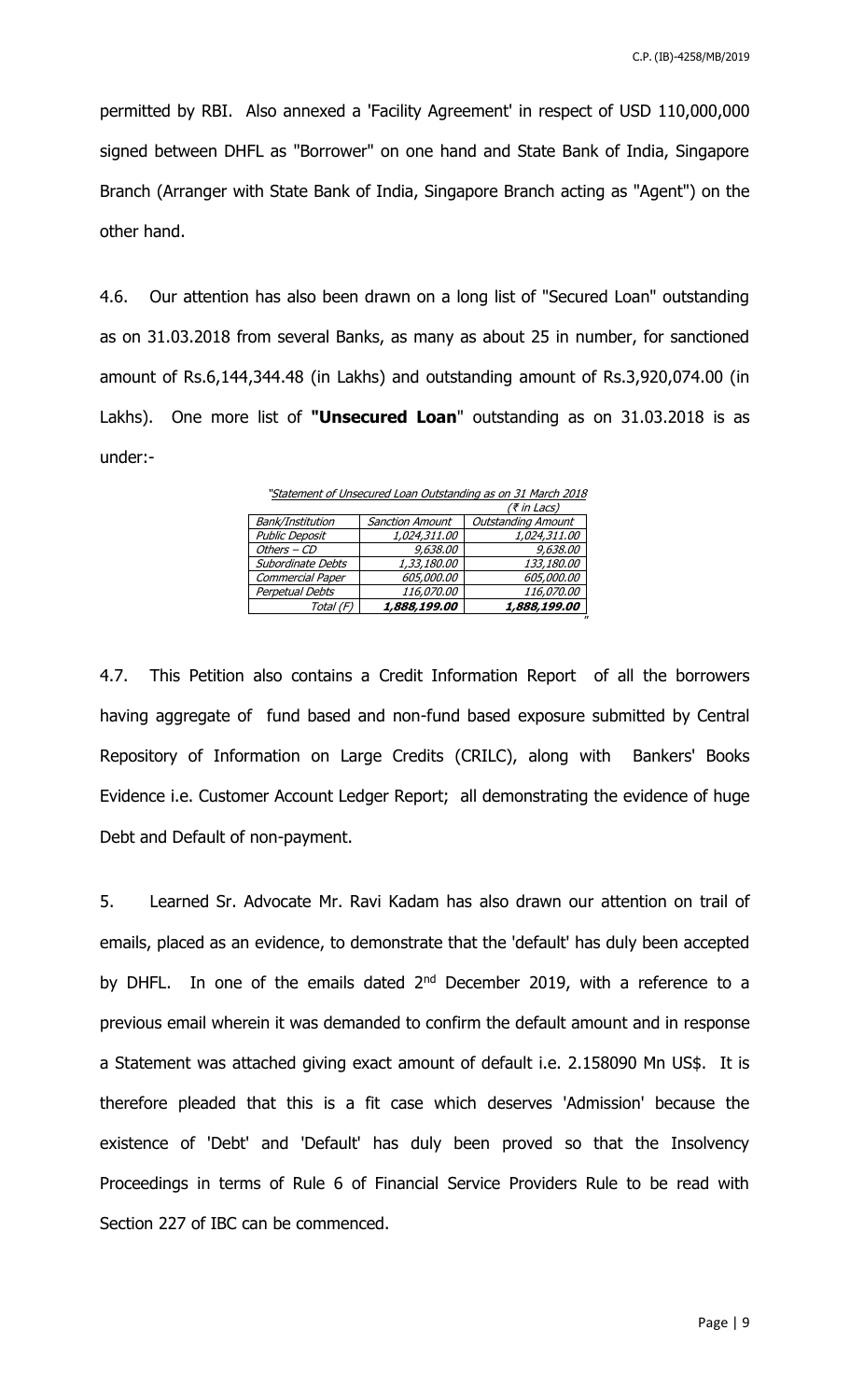6. At this juncture some of the individual investors and a Counsel representing them have tried to intervene in the proceedings. But then Learned Counsel of the Applicant has placed reliance on a decision of Respected NCLAT, New Delhi in the case of IDBI Bank Ltd. Versus Odisha Slurry Pipeline Infrastructure Ltd. [Company Appeal  $(AT)(Insolvency)$  No. 51 of 2019 dated 15.01.2019 ] for the legal proposition that, quote, "Further, we may observe that except the applicant (financial creditor) and the 'corporate debtor', there is no requirement of hearing a third party including Intervenor at the stage of admission. The order is required to be passed as per decision of by the Hon'ble Supreme Court, as quoted above. The appeal stands disposed of with aforesaid observations and directions. No cost." unquote.

### 7. **FINDINGS**

Heard the Petition/ Application in the light of the above submissions, evidences, newly incorporated Rules along with the provisions of the Insolvency Code, 2016. The Applicant **RBI** in the capacity of **"Appropriate Regulator"** has submitted this Application against the 'Financial Service Provider' Dewan Housing Finance Corporation Limited on account of the fact that the default in repayment of the ECB Loan to SBI was committed, therefore, after following the due procedure as discussed *supra* prayed for "Admission" of the Petition u/s 7 to be read with Section 227 of the Insolvency Code.

7.1. In this case since the Board of Directors of DHFL was suspended by RBI vide Notification dated 20.11.2019 and appointed Mr. R. Subramaniakumar as Administrator, therefore, in such a situation there is no representation for and on behalf of the Corporate Debtor/ Financial Service Provider DHFL. A Learned Advocate representing the Arbitrator remained present during the course of hearing, however, raised no objection as far as the "Admission" of the Application/ Petition is concerned. This Bench has raised certain questions but in the absence of satisfactory answer, asked the Learned Representative to communicate the respected Administrator to be present before this Bench to apprise the Corporate Insolvency Resolution Process progress.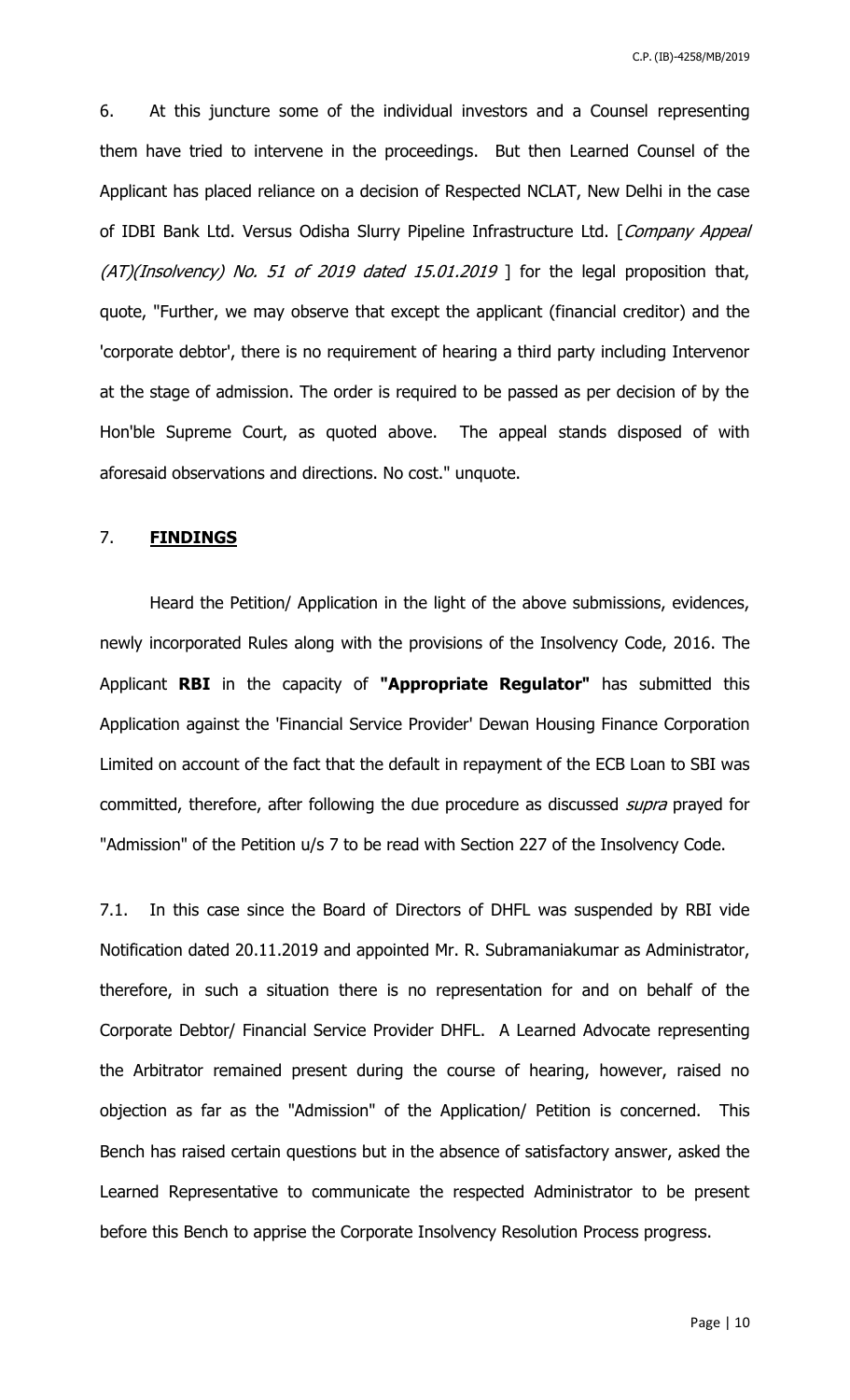7.2. On due examination of the evidences annexed with this Application we hereby hold that the **Debt** in question is to be qualified as **"Financial Debt"** as defined u/s. 5(8) to be read with Section 3(11) of The Code. Further, on the basis of the correspondence and the Letters issued it has also been established that the FSP has committed **Default** of repayment as defined u/s. 3(12) of The Code.

7.3. The name of Mr. R. Subramaniakumar, ex-MD and CEO of Indian Overseas Bank, Office Address at 10<sup>th</sup> Floor, TCG Financial Centre, G Block, BKC, Bandra Kurla Complex, Bandra (E), Mumbai – 400051, Maharashtra, Email Address: rskumar1512@gmail.com is proposed vide Press Release dated 20.11.2019 by RBI. The proposed Administrator has furnished written communication on Form 2 expressing his consent as well as eligibility to function as an Administrator. Considering the necessary compliance being made we hereby confirm the proposed name as an Administrator to perform all the functions of Resolution Professional to complete the Corporate Insolvency Resolution Process.

7.4. Upon Admission it is hereby pronounced that "Moratorium" as defined u/s.14 of the Insolvency Code shall commence with effect from the date of Application i.e. 29.11.2019 as prescribed under Rule 5(b)(i) of FSP Rules 2019. On commencement of "Moratorium" the institution of any Suit or continuation of proceedings or execution of any decree against the Financial Service Provider (DHFL) shall be prohibited. Likewise, transferring, alienating or disposing of any asset of the FSP is hereby forbidden. Further, any action to foreclose, recover or enforce any security interest created by FSP in respect of its property is also debarred. However, supply of essential goods or services to FSP shall continue uninterrupted and not to be terminated or suspended during 'Moratorium" by the Supplier. As prescribed u/s.14(4), the Order of "Moratorium" shall have effect till the completion of Insolvency Process.

7.5. The Administrator is hereby directed to cause a public announcement immediately (as per Section 13 of The Code) intimating the initiation of Corporate